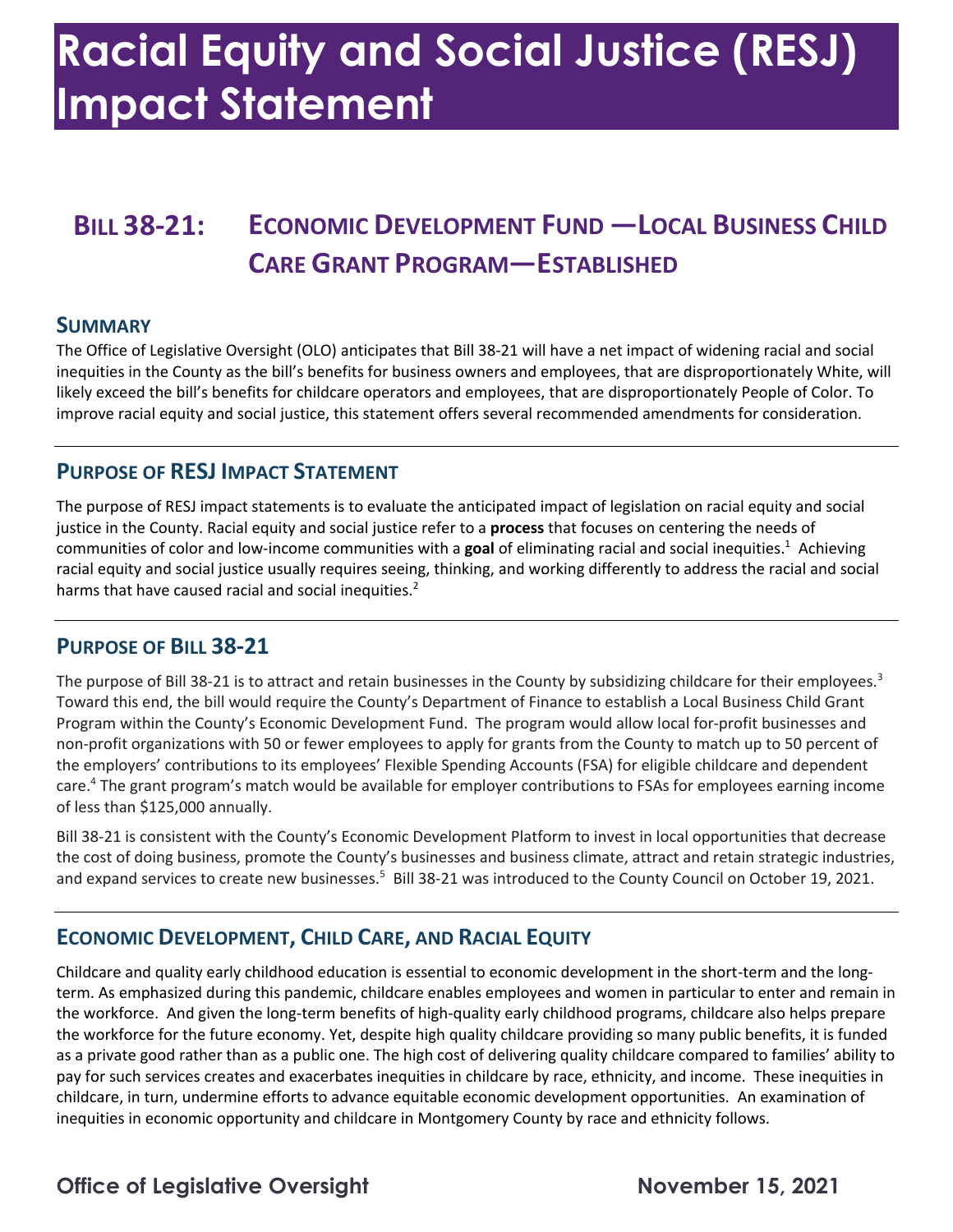economic development among business owners and employees. As noted by the Federal Reserve Bank of Boston:<sup>6</sup> **Inequities in Economic Opportunity.** Historically inequitable policies have fostered racial and ethnic inequities in

 "(T)he practices and policies that laid the groundwork for and built the U.S. were explicitly designed to ensure an absolute accumulation of intergenerational wealth and concentrated power for white people, particularly men. A legacy of land theft, slavery, racial segregation, disenfranchisement, and other exclusive policies against Black and Indigenous people and people of color produced a racialized economy that decimated these communities and intentionally barred survivors and descendants from building wealth, socioeconomic well-being and resilience."

 Current inequities in policies and practices also adversely impact people of color as they consider starting and growing businesses. These include disparities by race and ethnicity in educational attainment, personal wealth, access to mainstream capital, and exposure to entrepreneurship in family and social networks.<sup>7</sup> They also include disparities by race and ethnicity in access to credit with Black- and Latinx-owned businesses more likely to have been denied credit, to receive only a portion of the funding requested, or to refrain from applying for needed funding out of fear that their applications will be rejected.<sup>8</sup> Other factors that explain the disparity in capital include discriminatory lending practices, less wealth to leverage, recent financial challenges, and lower credit scores.

 Historic and current inequities in economic opportunity result in sizable disparities in business ownership by race and ethnicity. Nationally, Black and Latinx residents represent about 28 percent of the population, but only 8 percent of the nation's business owners with employees.<sup>9</sup> Locally, Black and Latinx firms each accounted for 15 percent of firms in 2012 and Asian firms accounted for 14 percent of firms, yet Asian firms accounted for only four percent of business revenue, Black firms accounted for 1.7% of business revenue, and Latinx firms accounted for 1.5% of business revenue.<sup>10</sup>

 Economic inequities also foster racial and ethnic disparities in employment, income and poverty. Nearly two-thirds (64 and 62 percent) of White and Asian residents in Montgomery County were employed in management, business, science were employed in such positions.<sup>11</sup> This contributes to disparities in incomes by race and ethnicity where the median household income for White families in Montgomery County was \$119,000 and Asian families was \$109,000 compared to \$73,000 for Black households and \$72,000 for Latinx households in 2017.<sup>12</sup> Economic inequities also foster disparities poverty in 2017 compared to 11 percent of Black and Latinx residents.<sup>13</sup> and arts occupations in 2017 while less than half of Black residents (45 percent) and only a quarter of Latinx residents in poverty rates by race and ethnicity where four percent of White residents and six percent of Asian residents lived in

 **Inequities in Child Care.** Historically inequitable policies and practices have fostered inequities in childcare by race and ethnicity among businesses and their employees as well as among client families and children. These inequities are driven by a lack of public investment in early childcare that is rooted in the racialized history of Black women bearing the burden of domestic work and childcare through slavery and Jim Crow. A description of how this legacy shapes inequity by race and ethnicity among childcare providers, access, and outcomes follows.

 *Childcare Providers and Caregivers.* Unlike most developed nations, the U.S. has never treated the care of its youngest Whereas K-12 is seen as part of the public good, childcare is seen as part of the service industry. <sup>15</sup> The public undervaluing of childcare and its workforce is rooted in a history of race, gender, class, and [nativism.](https://nativism.16)<sup>16</sup> More than 90 percent of childcare workers are female and nearly half (45 percent) are people of [color.](https://color.17)<sup>17</sup> People of color are also concentrated among childcare providers as half of childcare business owners are [minority-owned.](https://minority-owned.18) 18 children as a public good worth of significant public investment, especially in relation to K-12 public education.<sup>14</sup>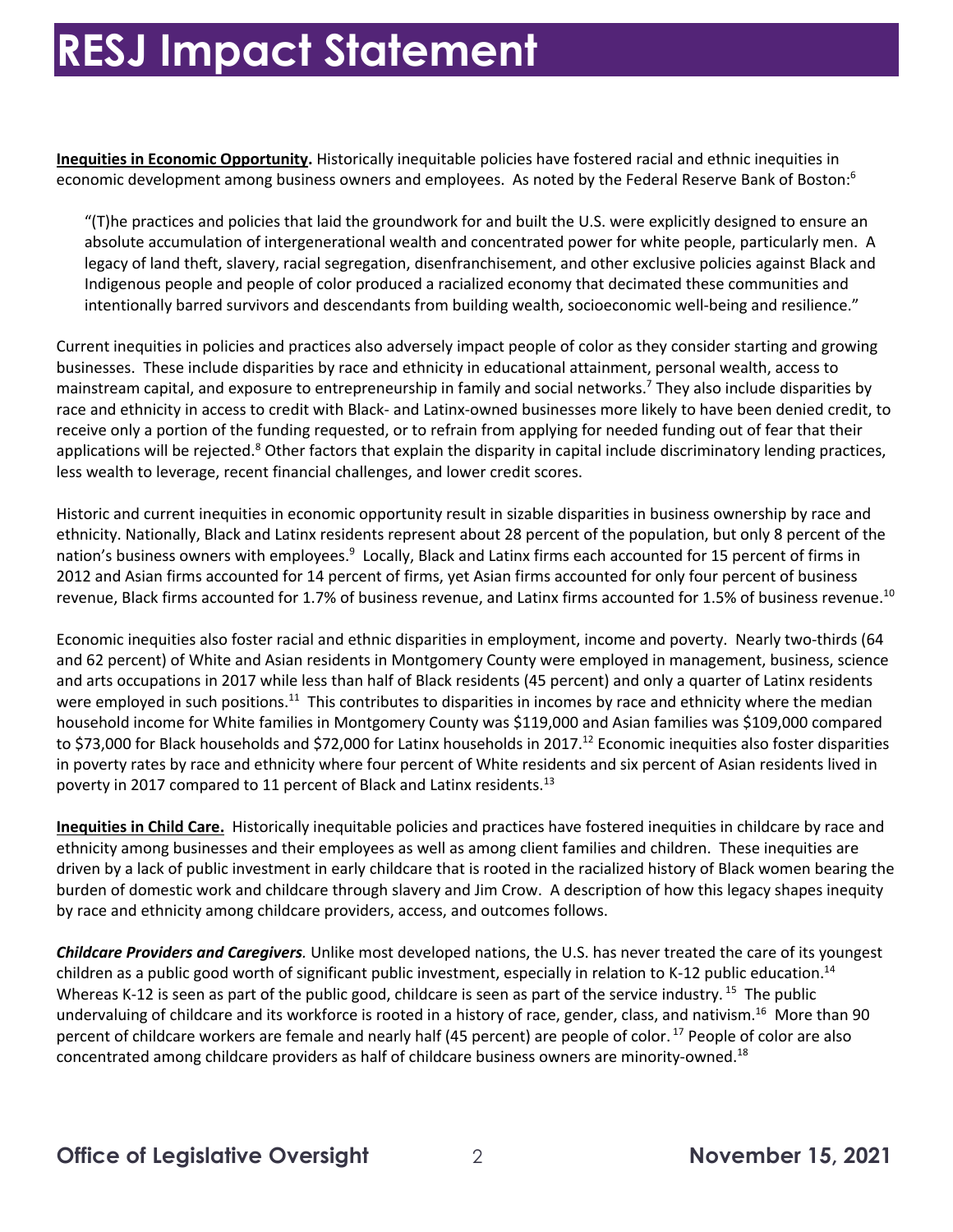The undervaluing of childcare makes it difficult for childcare providers and workers to achieve financial stability. Nationally, about 10 percent of programs have closed permanently since the start of the pandemic.<sup>19</sup> Further, four in five childcare operators suffered from a staffing shortage this summer and more than a third of early childhood rises to 55 percent at minority-owned businesses.<sup>20</sup> educators reported they were considering leaving their programs, or the field itself, within the next year – a figure that

 A large proportion of the field has worked in poorly paid jobs with substandard or no benefits. In 2013, childcare workers earned an average of \$10 per hour. Preschool teachers, including teachers in public and private settings, faired found that nearly half of childcare workers received public [assistance.](https://assistance.22)<sup>22</sup> Without sufficient government support for childcare, "women of color have been subsidizing the entire system by taking very low wages." better at \$15.11 per hour. In comparison, kindergarten teachers earned \$25.40 per hour.<sup>21</sup> Further, a national survey

 vouchers or subsidies. While many states and cities have also created or expanded pre-K programs, collectively these programs only serve 44 percent of eligible 4-year-olds and 17 percent of eligible 3-year-olds nationwide. Researchers to larger public goals like preparing children for school, moving low-income parents into employment, and assimilating funded to meet policy goals, provide benefits equitably, or address gaps in access to high-quality early education."<sup>23</sup> The government usually subsidizes early childhood education for lower-income families who receive state-funded note that government investments in childcare and early education have occurred in "fits and starts," often in response immigrant and low-income children of color into mainstream culture. However, these efforts have not been sufficiently

 *Childcare Opportunities.* Although government funding for childcare targets low-income families, both low- and moderate-income families face barriers to childcare and early education because the supply of available slots is insufficient for demand. A description of common barriers follows. Of note, these barriers can be especially daunting for families of color, English learning families, and immigrant [families.](https://families.24)<sup>24</sup>

- • **Affordability:** The most universal barrier to childcare is cost. There are too few free or affordable early childhood programs for all children. For most working families, childcare is a significant portion of their household budget.<sup>25</sup> In 2021, the average cost of full-time infant care was \$14,668 per year and for preschooler care, it was \$16,365.<sup>26</sup> A family of four with an infant and a preschooler in Montgomery County would need to earn at least \$106,000 to afford the costs of childcare.<sup>27</sup> Affordability is especially challenging for Black and Latinx families given lower average salaries and higher poverty rates.
- • **Access:** Publicly funded early childhood programs can help alleviate affordability as a barrier to accessing quality childcare and early education services. Since all early childhood programs are under-resourced, policies determining who can participate in these programs are often made in the context of limited resources. These decisions can disproportionately limit access to children and families of color.<sup>28</sup>
- • **Supply:** Families' participation in childcare and early education may also be inhibited by the lack of high-quality options that are culturally and linguistically appropriate. Research on populations impacted by "childcare impacted by lack of supply. The supply of high-quality options is often limited in poor and low-income speakers, may also have low availability of formal, licenses, culturally competent care, including bilingual providers who speak the languages of the families in the community.<sup>29</sup> deserts," areas with little or no access to childcare – show that nationally Latinx and Asian children are most neighborhoods. Low-income neighborhoods, as well as neighborhoods with high proportions of non-English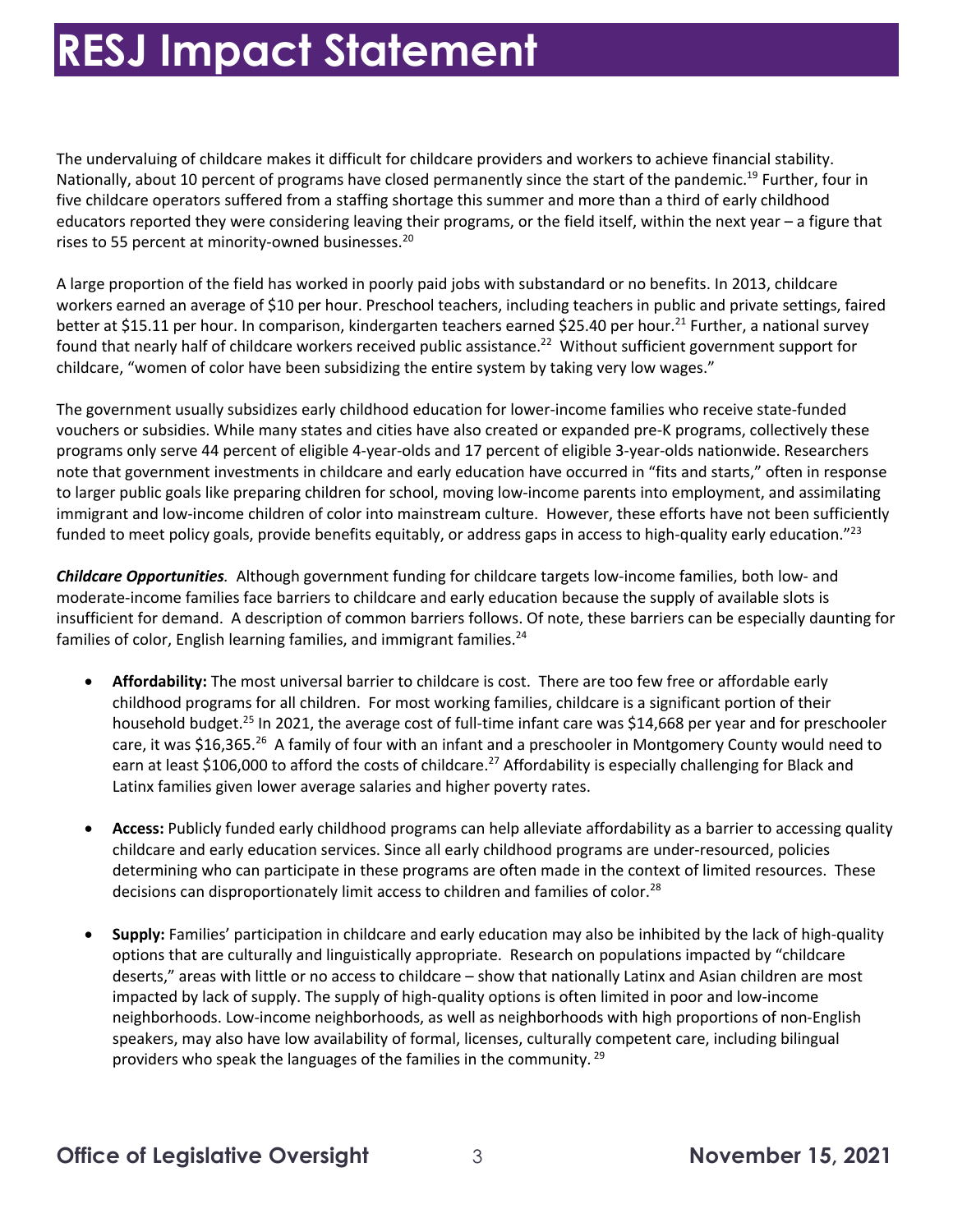Locally, three of the most diverse areas of the County, Gaithersburg and Montgomery Village (District 9), Silver Spring and Wheaton (District 13) and Burtonsville (District 5) can be considered childcare deserts for infants and toddlers since the number of children under age two exceed slots available by more than 2,000 children.<sup>30</sup> In 2016, there were 5.5 children per registered slot for infants and toddlers across the County [overall.](https://overall.31)<sup>31</sup>

 • **Quality:** Research shows that maintaining strong and positive racial, ethnic, and cultural identities is beneficial for youth of color's development. Similarly, research demonstrates the benefits of early childhood program practice that maintains continuity of cultural and linguistic characteristics and experiences between children's homes and their early childhood settings. Yet definitions of quality in early childhood settings often reflects the views of the dominant language and culture and may fail to elevate standards of diversity or alternative concepts of quality.<sup>32</sup> In 2017, 43 percent of four-year olds participated in high-quality pre-K programs defined public pre-K and childcare and family care slots meeting the Excels 5 criteria in Montgomery County.<sup>33</sup>

### **ANTICIPATED RESJ IMPACTS**

 Discerning the potential impact of Bill 38-21 on racial equity and social justice in Montgomery County requires considering the potential impact of the bill on two sets of racial disparities: inequities in economic opportunity and in childcare. The potential impact of Bill 38-21 on each of these is addressed in turn. Taken together, OLO finds that Bill 38-21 will have a net impact of widening racial and social inequities in the County as the benefits of the bill for primarily White business owners and employees will be greater than the benefits received among disproportionately People of Color childcare operators and employees.

- *Owners and Employees of Businesses Eligible for Child Care Grants.* The demographics of employers and employees benefiting from Bill 38-21 is likely to be disproportionately White given the demographics of businesses and employees in the County. White-owned businesses account for 60 percent of businesses and more than 90 percent of business revenue in the County. Therefore, the businesses that can take advantage of this childcare grant is likely to be White-owned. Further, employee groups likely to benefit from this grant are management, business, science and arts occupations in 2019 compared to 65.1 percent of Asian residents, 47.6 percent of Black residents, and 25.1 percent of Latinx residents. Given this, OLO anticipates that White business owners and employees would disproportionately benefit from this bill. If White residents benefit more from Bill 38-21 than other racial and ethnic groups, the bill widens current racial and social inequities also disproportionately White as 72.2 percent of employed White residents in the County were employed in
- *Owners and Employees of Child Care Businesses.* Childcare operators and employees could also benefit if use of revenue into childcare programs resulting from the grant could help compensate operators and employees. OLO anticipates that this impact will improve racial equity and social justice because people of color (and women of color in particular) disproportionately comprise the childcare workforce and business owners. But this from the grant. For example, in some situations, the grant will solely offset spending on childcare that was made outside of an employee's FSA account. In those cases, neither child care operators nor employees would receive any benefit from the grant as the revenue they collect for their services would be the same as what they received before the grant was awarded. Under this scenario, inequities in childcare compensation for operators and employees as sustained. the grant helps to sustain and enhance their businesses and/or employee pay. More specifically, additional potential benefit is indirect and maybe worth less than the benefits that employers and/or employees receive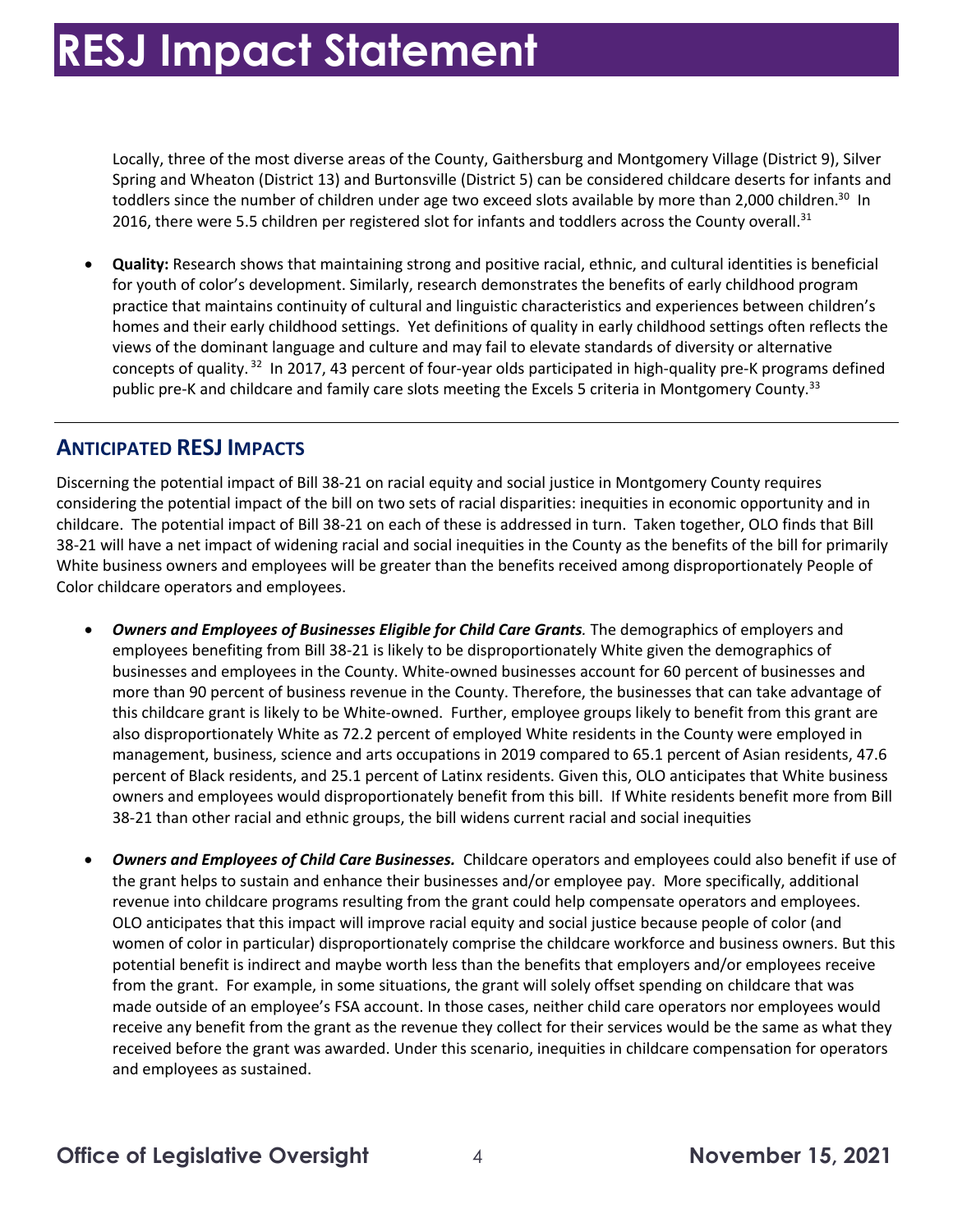OLO acknowledges that if the bill works as intended, attracting or retaining more businesses as a result, County residents could benefit from increased economic opportunity and potential tax revenue resulting from the bill. However, OLO does not anticipate that such changes would favorably or negatively impact racial equity or social justice in the County.

#### **RECOMMENDED AMENDMENTS**

 The County's Racial Equity and Social Justice Act requires OLO to consider whether recommended amendments to bills aimed at narrowing racial and social inequities are warranted in developing RESJ impact statements.<sup>34</sup> OLO finds that Bill 38-21 as currently constructed could widen racial and social inequities in the County because its provisions neither advance racial equity in economic development nor in childcare. Should the Council seek to address these inequities with recommended amendments to Bill 38-21, the following promising practices can be considered.

 *Prioritize minority-owned businesses in awarding childcare grants.* Increasing and sustaining the number of People of Color-owned businesses in the County helps to narrow racial and social inequities in economic opportunities. Toward this end, the Council could consider amending Bill 38-21 to:

- • **Prioritize People of Color-owned businesses in childcare grant funding.** This could include setting aside childcare grant funds for People of Color (POC)-owned businesses and/or granting priority in funding to POCowned business and White-owned businesses that partner and/or subcontract with POC-owned businesses in the County.
- **Include cooperative businesses as another business category eligible for childcare grants**. PolicyLink advises that support for small businesses through cooperative business development will assist POC businesses as about 60 percent of new co-ops are owned by people of color. PolicyLink also finds that co-ops support wealth creation, quality jobs, and meaningful change for underserved [populations.](https://populations.35) 35

 *Create grant fund program for childcare providers.* Investments in childcare and early education programs to expand high-quality opportunities and improve compensation for childcare providers will promote racial equity and social justice as the families and providers most likely to benefit from these investments are people of color. Toward this end, the Council could consider amending Bill 38-21 to award grants directly to childcare providers to:

- • **Supplement employees' compensation.** This could include awarding grants to supplement earnings, provide health insurance, forgive student debt, provide paid time-off, and other supports.<sup>36</sup>
- **Support the education of the childcare workforce**. This could include scholarships and stipends, professional development, information, curricula, material in multiple languages and support for informal and licenseexempt caregivers in diverse, low-income communities.<sup>37</sup>
- **Fiscal support for long-term sustainability of the childcare sector**. This could include support for general operations and capital investments and providing supplements to childcare providers that cover the difference between students enrolled and students attending among providers receiving state subsidies.<sup>38</sup>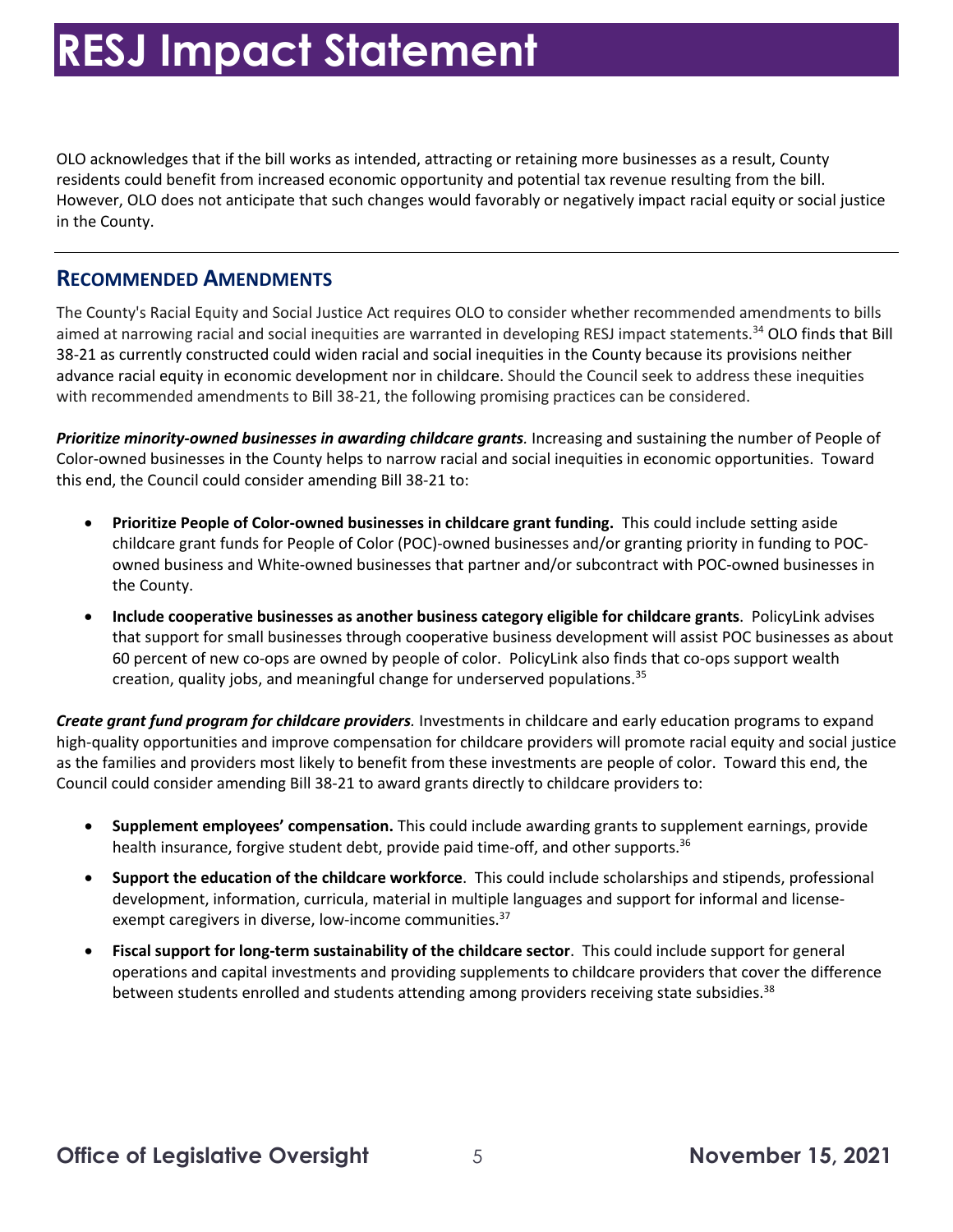### **CAVEATS**

 Two caveats to this racial equity and social justice impact statement should be noted. First, predicting the impact of and other factors. Second, this RESJ impact statement is intended to inform the legislative process rather than determine whether the Council should enact legislation. Thus, any conclusion made in this statement does not represent OLO's endorsement of, or objection to, the bill under consideration. legislation on racial equity and social justice is a challenging, analytical endeavor due to data limitations, uncertainty,

### **CONTRIBUTIONS**

OLO staffer Elaine Bonner-Tompkins, Senior Legislative Analyst, drafted this RESJ impact statement.

Brookings, December 9, 2020<br><sup>10</sup> Jupiter Independent Research Group, Racial Equity Profile Montgomery County, OLO Report 2019-7, Office of Legislative Oversight, July 15, 2019

<sup>11</sup> American Community Survey, 1 Year Estimates, 2019, Table S0201

- 
- $13$  Ibid

<sup>11</sup> American Community Survey, 1 Year Estimates, 2019, Table S0201<br><sup>12</sup> Jupiter Independent Research Group<br><sup>13</sup> Ibid<br><sup>14</sup> Christine Johnson-Staub, Equity Starts Here: Addressing Racial Inequities in Child Care and Early E and Social Policy (CLASP), December 2017

<sup>15</sup> Sarah Carr, The racist and sexist roots of childcare in America explain why the system is in shambles, Hechinger Report, October 26. 2021

<sup>18</sup> Eleonor Mueller, "Crashing down: How the childcare crisis is magnifying racial disparities," Politico, July 22, 2020.

<sup>19</sup> Estimate from Center for American Progress cited by Sarah Carr

<sup>20</sup> July survey from the National Association for the Education of Young Children cited by Sarah Carr

<sup>16</sup> Christine Johnson-Staub<br><sup>17</sup> Sarah Carr<br><sup>18</sup> Eleonor Mueller, "Crashing down: How the childcare crisis is magnifying racial disparities," Politico, July 22, 2020.<br><sup>19</sup> Estimate from Center for American Progress cited California, Berkeley, 2018

 $24$  Ihid

 $25$  Ibid

<sup>23</sup> Christine Johnson-Staub<br><sup>24</sup> Ibid<br><sup>25</sup> Ibid<br><sup>26</sup> Maryland Family Network, Maryland Child Care Resource Network, 2021 Child Care Demographics, Montgomery County Report

### **Office of Legislative Oversight**  $\qquad \qquad 6$  **November 15, 2021**

 $1$  Definition of racial equity and social justice adopted from "Applying a Racial Equity Lends into Federal Nutrition Programs" by Marlysa Gamblin, et.al. Bread for the World, and from Racial Equity Tools <u>https://www.racialequitytools.org/glossary</u><br><sup>2</sup> Ibid  $2$  Ibid

<sup>&</sup>lt;sup>3</sup> Montgomery County Council, Bill 38-21, Economic Development Fund – Local Business Child Care Grant – Established, introduced on October 19, 2021

<sup>&</sup>lt;sup>4</sup> According to the IRS, the combined employer and employee contributions for a dependent care FSA cannot exceed a \$5,000 per year, or \$2,500 if a person is married and files separately. If an employer contributes \$5,000 to their employee's FSA, the maximum amount of the grant authorized under this bill would be \$2,500 per eligible employee.

<sup>&</sup>lt;sup>5</sup> Montgomery County Council, Resolution 19-300, Economic Development Platform for Montgomery County, November 19, 2019<br><sup>6</sup> Field Note, 2020-2, December 2020 – Turning the Floodlights on the Root Causes of Today's Raciali <sup>6</sup> Field Note, 2020-2, December 2020 – Turning the Floodlights on the Root Causes of Today's Racialized Economic Disparities: Community Development Work at the Boston Fed Post-2020, Regional and Community Outreach

<sup>&</sup>lt;sup>7</sup> Stephen Roblin, COVID-19 Recovery Outlook: Minority-Owned Businesses, Office of Legislative Oversight, September 21, 2020 Community Development Work at the Boston Fed Post-2020, Regional and Community Outreach<br><sup>7</sup> Stephen Roblin, COVID-19 Recovery Outlook: Minority-Owned Businesses, Office of Legislative Oversight, September 21, 2020<br><sup>8</sup> Alic Business Administration, July 22, 2020 cited by Stephen Roblin

Business Administration, July 22, 2020 cited by Stephen Roblin<br><sup>9</sup> Joseph Parilla and Darin Redus, How a new Minority Business Accelerator grant program can close the racial entrepreneurship gap.